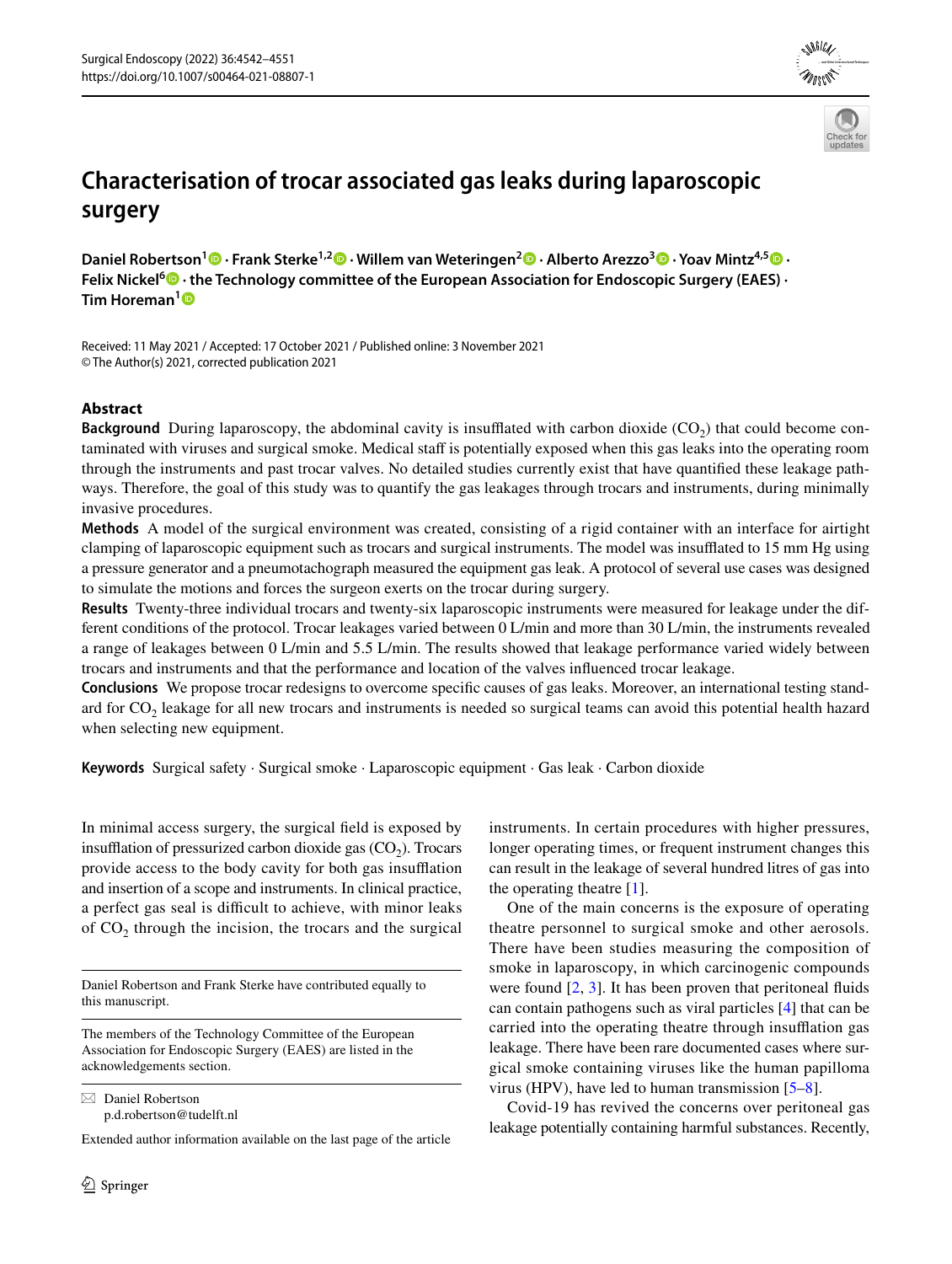a number of studies have been published on the safety of performing laparoscopic surgery on Covid-19 positive patients [\[9](#page-9-6), [10](#page-9-7)]. Considering the current knowledge on the transmission and virulence of Covid-19 the spread through insufation gases cannot be ruled out [[11\]](#page-9-8).

Cross-contaminations in the OR can be prevented by a number of diferent measures. These range from improved airfow to specifc smoke evacuation devices. Although laminar airfow reduced the number of smoke particles near OR personnel, these systems cannot counteract a strong infux of contaminated gas [\[12\]](#page-9-9). Smoke evacuation devices aim to prevent particles escaping into the OR entirely. However, leakages through laparoscopic equipment could undercut both protective measures.

Thus far, one study has measured the flow of gas through a cannula and instrument. However, the contribution of either the cannula or instrument was not quantifed [\[13](#page-9-10), [14](#page-9-11)]. The use of diferent combinations of trocars and instruments will likely result in varying leakage performance. The choice of equipment might cause OR personnel to be exposed to contaminated gas. Therefore, this study aims to investigate gas leakage through representative and commonly used trocars and instruments. A model was developed to measure gas leak due to trocar-instrument interactions that occur during a laparoscopic procedure.

# **Materials and methods**

# **Trocars and instruments**

To quantify the problems related to trocar and instrument leakage during laparoscopy, surgeons from hospitals throughout Europe were asked to provide trocars and instruments that are used in their hospitals. As this study was a technical equipment evaluation, no IRB permission was required. All materials were checked for defects and categorized before testing. Only trocars with a nominal size of 5 mm and 12 mm were included, duplicate trocars were excluded. No scopes were included in the instrument measurements. The trocars and instruments were categorised based on size and reusability: reusable, disposable or reposable (partially reusable). Before performing the measurements, relevant trocar properties such as: the number of valves; valve type; valve lumen diameters and inter-valve distances  $(L_{\text{value}})$  were noted, which are shown in Fig. [1a](#page-1-0).

### **Model**

Three potential leak pathways were identifed: (1) through the trocar; (2) through the instrument; (3) through the incision between the tissue and trocar. For this study, only



**b Experiment setup schematic**



<span id="page-1-0"></span>**Fig. 1 a** Trocar dimensions and valve types,  $d_{\text{nom}}$  was used for categorization. The distances between the valves and the lumen diameters were measured. Six diferent types of valves could be distinguished: diaphragm, segmented diaphragm, fap, barrel, bicuspid and quadcuspid valve. **b** The leak measurement setup and leak pathways: A rigid container that was pressurized using an external pressure source. The fow needed to keep the rigid container pressurized was measured at the inlet, the inlet fow equalling the leak through the trocar and/or instrument. In an OR setting,  $CO<sub>2</sub>$  can leak through three pathways: through the instrument, through the trocar and between the trocar and tissue. In this setup a silicone membrane was used to prevent leak through the tissue pathway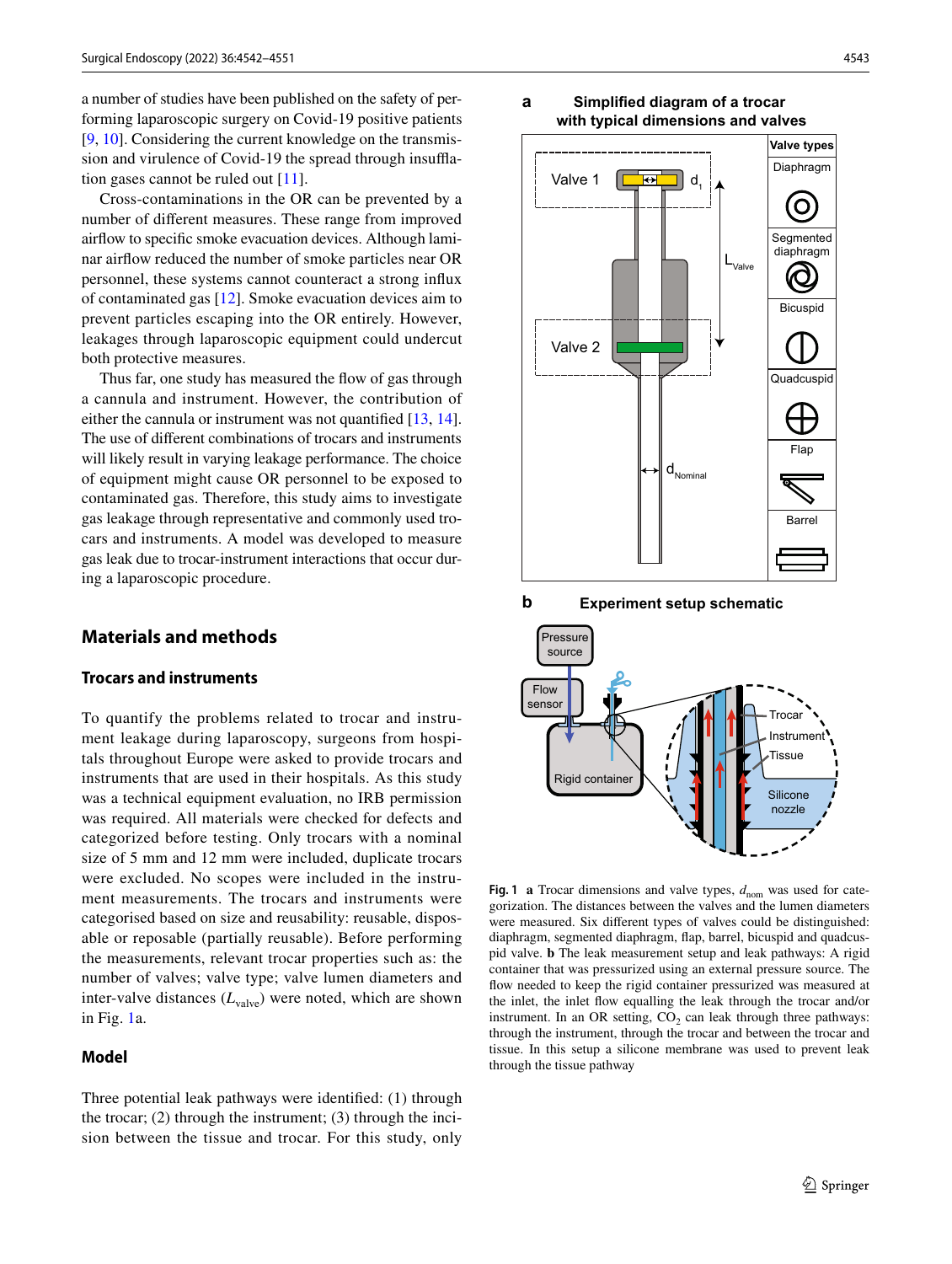pathways 1 and 2 were of interest. To avoid the third 'tissue leak' pathway, two custom nozzles were designed to provide an airtight seal for 5 and 12 mm trocars. These nozzles were made of silicone and had inner diameters that were smaller than the smallest outer diameter of a trocar. The shape of these nozzles is shown in Fig. [1](#page-1-0)b.The airtight seal was verifed with a soap bubble test.

To investigate pathways 1 and 2, a rigid container was used as a model for trocar leak during a laparoscopic procedure. A schematic of the model is shown in Fig. [1](#page-1-0)b. The rate of gas leakage is mainly dependent on variables such as the intra-abdominal pressure and the resistance to gas flow of the trocar and instrument. In practice, gas leak and  $CO<sub>2</sub>$  absorption cannot be distinguished from each other. Abdominal compliance can also afect the incision leak around the trocar. Therefore, this model isolates the leakage through trocars and instruments. The model was insufflated using an external pressure source which pressurized room air to 15 mm Hg to comply with standard intra-abdominal operating pressures.

# **Protocol**

The effects of trocar-instrument interaction were studied by performing a series of manipulations and an instrument insertion. The diferent tests represent conditions that could occur during surgery. These tests are designed to investigate performance aspects of the specifc valves of the trocar. All trocars underwent baseline measurements, manipulations and an insertion test.

### **Baseline**

During the baseline measurement, the trocar was empty, and valve 2 prevented gas from escaping. The instruments were measured when directly inserted into the silicone nozzle, without a trocar.

(1) *Baseline*: Only empty trocar or individual instrument.

### **Manipulation**

When manipulating tissue, the instrument is inserted into the cannula with the shaft protruding all valves. During manipulation, valve 1 creates a seal around the shaft of the instrument, while valve 2 is kept open by the instrument.

Manipulations on all trocars were performed manually with two solid steel rods to mimic the use of a surgical instrument. Using a solid rod, the leakage through the trocar was isolated. The rods used had a diameter of  $5 \pm 0.02$  mm and  $12 \pm 0.02$  mm for the respective size of trocar and a length of 350 mm, providing sufficient length to manipulate the rods on both ends protruding from the trocar. The 12 mm trocars with diaphragms that were smaller than 5 mm were tested with the 5 mm and 12 mm tools. Four different manipulations were manually performed as shown in Fig. [2a](#page-2-0). The manipulations were:

- (2) *No manipulation*: the rod placed through all valves in the trocar and held in an upright position by an instrument holding arm by which no forces or displacements were exerted on the rod or trocar.
- (3) *Axial manipulation*: fve oscillations of the rod with a 5 cm amplitude axial to the trocar.
- (4) *Pivotal manipulation*: pivoted placement of the rod within the trocar until the maximum angle allowed by the trocar entry.
- (5) *Radial manipulation*: the rod moved within the trocar parallel to the trocar axis until maximum displacement.



<span id="page-2-0"></span>**Fig. 2 a** Manipulations of the rod within the trocar, in axial (2), pivotal (3) and radial (4) directions. Axial manipulation oscillation are performed with a 5 cm amplitude. During the pivotal and radial manipulation the rod is maximally displaced. **b** During the instrument insertion test, a grasper with a fenestrated structure was inserted into the trocar and kept in contact with both valves to allow for an open passage of gas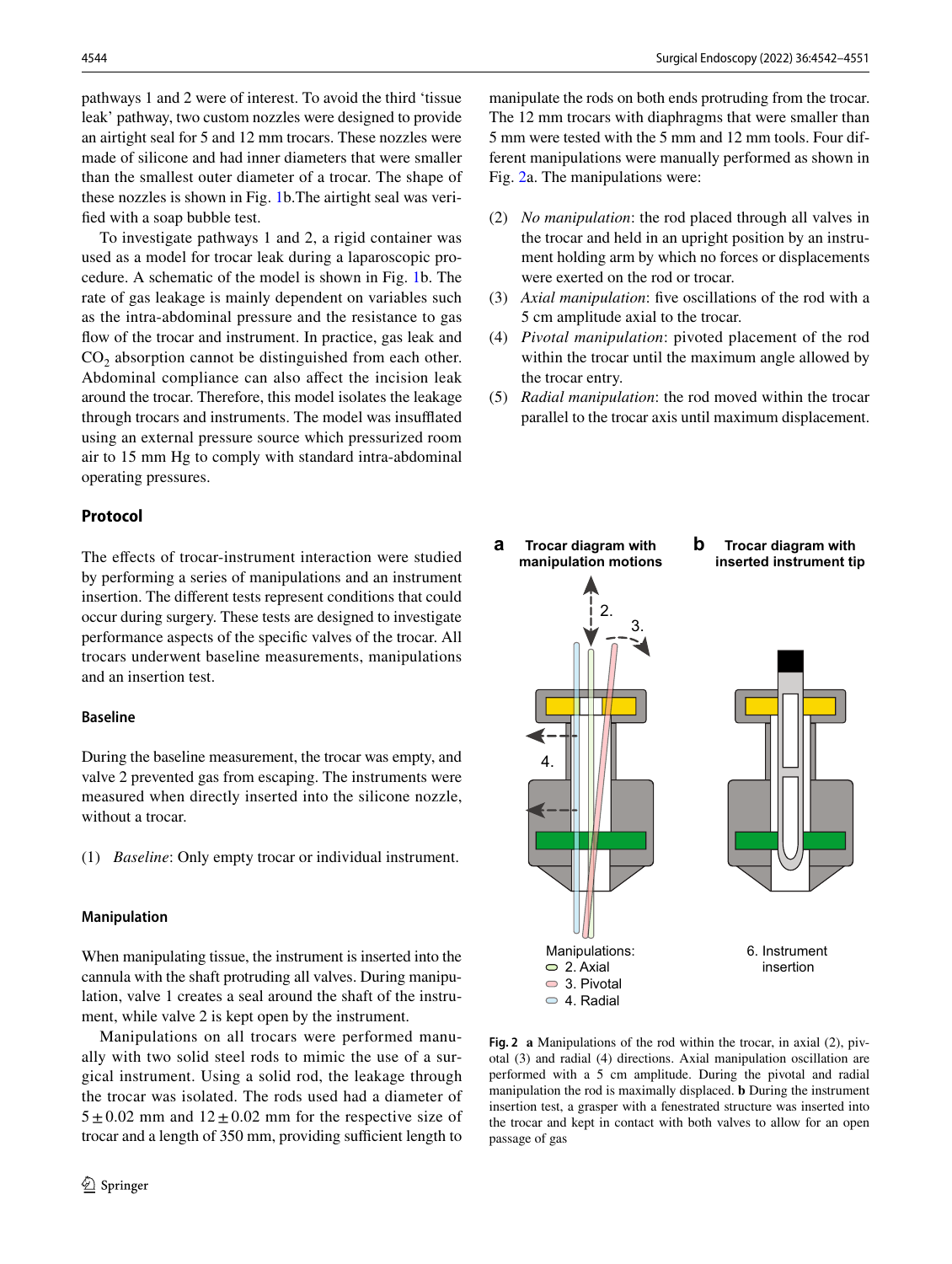### **Insertion**

During instrument insertion, both valves determine the leakage performance. When a fenestrated instrument tip is longer than the distance between two valves, it opens both valves simultaneously and could allow leak through the instrument tip as seen in Fig. [2](#page-2-0)b. The insertion test was performed with a 5 mm fenestrated atraumatic grasper with a 4.9 mm diameter and a 28 mm tip length, and with a 12 mm stapler with a 12.2 mm diameter and a 70 mm tip length. The inter-valve distance was related to the leakage resulting from instrument insertion.

(6) *Instrument insertion*: holding the instrument tip between both valves of a 5 mm atraumatic grasper and a 12 mm stapler in the respective trocar sizes.

To verify that the manipulations and insertion test did not cause signifcant degradation in trocar leak performance, the no manipulation test was repeated after the manipulation and insertion tests.

### **Data collection & processing**

As the container used for this model was rigid, the inlet fow needed to maintain the pressure equalled the leak through the trocar and/or instrument. The insufflation pressure and trocar leak were measured using a pneumotachograph (Hans Rudolph, series 8410A) combined with differential pressure sensors. These sensors sampled at 200 Hz. Before every experiment the fow measurement was calibrated to room air using a 100 mL syringe (Hans Rudolph 5510 Series). Pressure and leak measurements were recorded using LabVIEW 2019 (National instruments, Austin, Texas, U.S.). For each baseline, manipulation or insertion measurement a separate recording was made. Data processing was performed using Matlab (R2020a, Mathworks, Natic, Massachusetts, U.S.).

The manipulations during the measurements initially caused disturbances in the fow data, after which the fow stabilised to a steady-state leakage. Before visual inspection of the recording, a low-pass flter was applied with a cut-of frequency of 20 Hz. From every recording a sample was visually selected that contained this steady-state leak. In the axial manipulation test, the sample was visually selected to contain 5 oscillations. The minimal sample length for all selected samples was 0.5 s. After selection, samples were averaged.

Since the 12 mm trocars were tested with 5 mm and 12 mm rods and instruments, two baseline measurements were available. Therefore, an additional comparison was made to verify that the manipulations and insertion test did not damage the trocar.

### **Results**

### **Included trocars and instruments**

The inquiry for trocars under EAES members resulted in the inclusion of 22 trocars which are listed in Table [1.](#page-4-0) Regarding the valves inside the trocars, the following observations were made: Most of the 5 mm trocars had 2 valves. Trocars *f* and *k* appeared to have one valve, however after disassembling those two trocars, *f* turned out to have two diferent valves stacked on top of one another. Trocar *k* had a single component valve in which a diaphragm valve was combined with a cross fap valve, so this was categorized as single valve. Trocar *I* was the only trocar which had three valves having an additional valve after valve 2. Valve 2 in trocar *I* serves the same purpose as in the other trocars. Some of the 12 mm trocars came with a removable diaphragm adapter for use with a 5 mm instrument. In that case, its diameter is shown in the table.

The diameters of the frst valve ranged from 0–4 mm in the 5 mm category to 0.5–9.5 mm in the 12 mm category. For the frst valve the most common (18/22) choice was a diaphragm valve, the other (4/22) were a variation of the diaphragm valve. For the second valve a broader variety of valves was present. The most common choice was a bicuspid valve (11/22), other (9/22) valves used were fap (5); quadcuspid (3); barrel (1) and bicuspid diaphragm (1) type valves. Internal valve distance ranged between 0–35 mm for 5 mm trocars to 7–32 mm for 12 mm trocars.

The consistency of the trocars' performance was verifed after comparing the 'no manipulation' results at the start and end of the measurement series. The degradation over a measurement series was found to be less than 0.1 L/min, with the exception of *G*, which was only tested with a 5 mm instrument due to failure during the 12 mm instrument test. The 5 mm results of trocar *G* were still included as the baseline measurement difered by 0.01 L/ min. *J* and *K* were only tested with a 12 mm instrument because the frst valve diameter was too large for use with a 5 mm instrument.

In total, 26 instruments were tested for leakage: 5 mm disposable instruments (14/26) and 5 mm reusable instruments (6/26). Six instruments had diameters larger than 5 mm: 10 mm (2/26) and 12 mm (4/26), grouped as 10/12 mm instruments. No reusable instruments with a larger diameter were available.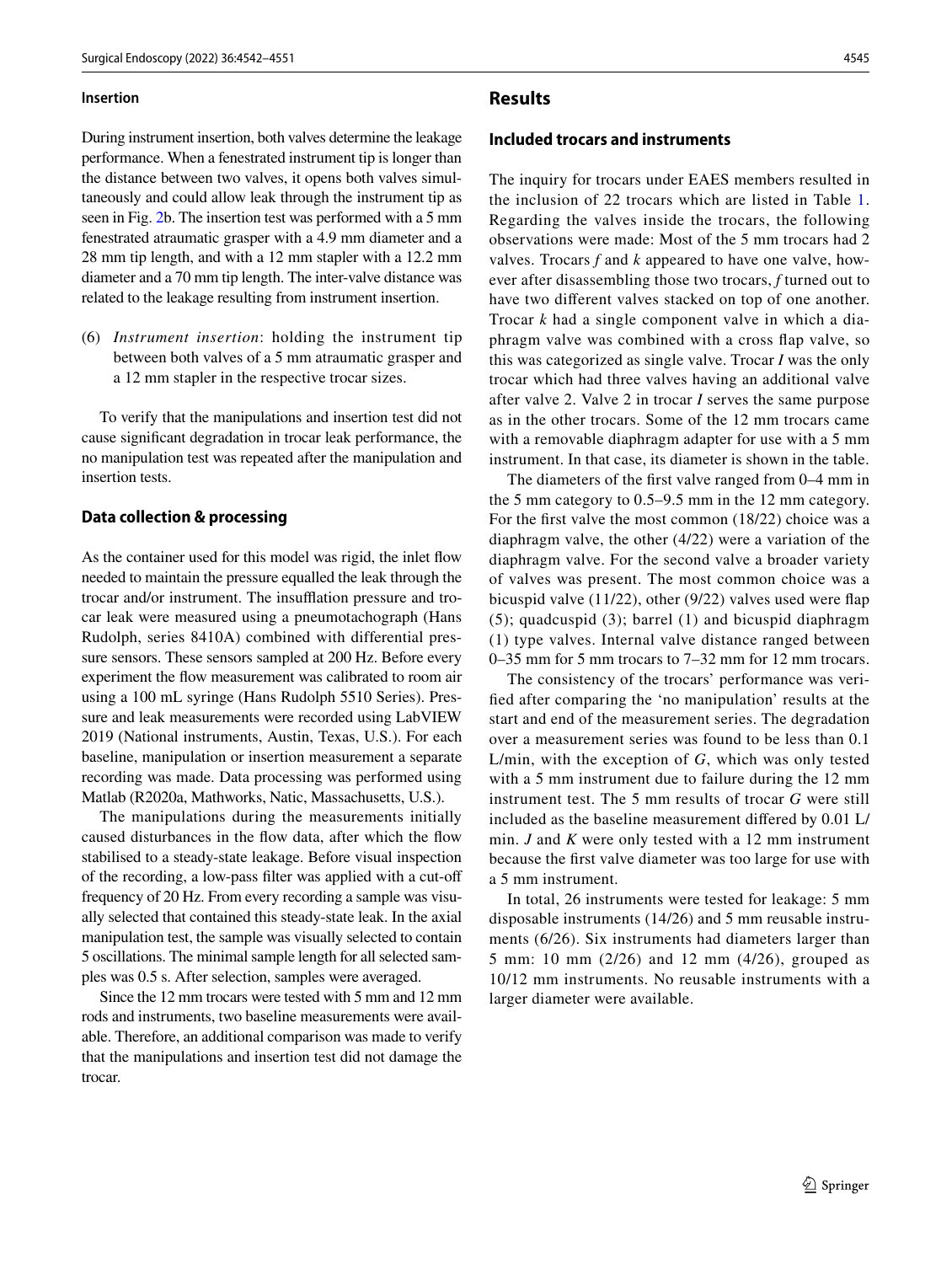|              | Label Size (mm) Use type |            | No. of valves  | Valve 1                     |                  | Valve 2              | Internal valve | Adapter valve |
|--------------|--------------------------|------------|----------------|-----------------------------|------------------|----------------------|----------------|---------------|
|              |                          |            |                | Type                        | Diameter (mm)    | Type                 | distance (mm)  | diameter (mm) |
| a            | 5                        | Reusable   | $\mathbf{2}$   | Diaphragm                   | 3.5              | Flap                 | 30             |               |
| b            | 5                        | Reusable   | $\mathbf{2}$   | Diaphragm                   | 2.8              | Barrel               | 30             |               |
| $\mathbf c$  | 5                        | Reusable   | $\overline{c}$ | Diaphragm                   | 3.5              | Flap                 | 35             |               |
| d            | 5                        | Reposable  | $\overline{c}$ | <b>Integrated Diaphragm</b> | 4                | Bicuspid             | 15             |               |
| e            | 5                        | Disposable | $\overline{c}$ | Diaphragm                   | 2.8              | Bicuspid             | 15             |               |
| f            | 5                        | Disposable | $\overline{c}$ | Diaphragm                   | 4                | Quadcuspid           | 0              |               |
| g            | 5                        | Disposable | $\overline{c}$ | Diaphragm                   | 2.5              | Bicuspid             | 19             |               |
| h            | 5                        | Disposable | 2              | Diaphragm                   | 2.5              | Bicuspid             | 19             |               |
| $\mathbf{i}$ | 5                        | Disposable | $\overline{2}$ | Diaphragm                   | $\overline{c}$   | Quadcuspid           | 10             |               |
| $\rm j$      | 5                        | Disposable | 2              | Diaphragm                   | 3.4              | Bicuspid             | 4              |               |
| k            | 5                        | Disposable | $1*$           | Diaphragm/cross flap        | $\boldsymbol{0}$ | NA                   | <b>NA</b>      |               |
| A            | 12                       | Reposable  | $\overline{c}$ | Segmented Dia-<br>phragm    | 1.5              | Bicuspid             | 18             |               |
| B            | 12                       | Disposable | 2              | Diaphragm                   | 3.5              | Bicuspid             | 15             |               |
| $\mathsf{C}$ | 12                       | Disposable | 2              | Diaphragm                   | 3.8              | Bicuspid             | 19             | 2.4           |
| D            | 12                       | Disposable | $\overline{c}$ | Diaphragm                   | 3.3              | Bicuspid             | 20             |               |
| Е            | 12                       | Disposable | $\overline{c}$ | Diaphragm                   | 5                | Flap                 | 7              | 2.2           |
| $\mathbf F$  | 12                       | Disposable | $\overline{c}$ | Diaphragm                   | 4                | Quadcuspid           | 17             |               |
| G            | 12                       | Disposable | $\overline{c}$ | Diaphragm                   |                  | Bicuspid             | 32             |               |
| H            | 12                       | Disposable | $\overline{2}$ | Diaphragm                   | 3.5              | Bicuspid             | 22             | 4             |
| Ι            | 12                       | Disposable | $3^+$          | Segmented diaphragm         | 0.5              | Bicuspid + Diaphragm | 16             |               |
| J            | 12                       | Reusable   | $\overline{c}$ | Diaphragm                   | 9.5              | Flap                 | 49             |               |
| K            | 12                       | Disposable | $\sqrt{2}$     | Diaphragm                   | 6.5              | Flap                 | 18             |               |

<span id="page-4-0"></span>**Table 1** Properties of the included trocars, each indicated with a letter; lower-case letters indicate a 5 mm trocar, upper-case letters represent the 12 mm trocars

\*This valve was a combination of a diaphragm and cross fap valve, it was considered to be a single valve since it was a single component without any distance between the two parts

+Behind the bicuspid valve another diaphragm valve was placed. This was considered an extra valve placed directly adjacent to valve 2



<span id="page-4-1"></span>**Fig. 3 a** Baseline fow measurements in trocars at 15 mm Hg. Along the *x*-axis the trocar names are noted, the colours correspond to the trocar type. The type of valve 2 is denoted by a symbol under the result of each trocar and is detailed in Table [1.](#page-4-0) As trocar k had only one valve, it does not have a symbol. **b** Flow through measured instruments. The bar height indicates the median leak for each group, the crosses shows the inter-quartile range and the dots represent the result of each individual instrument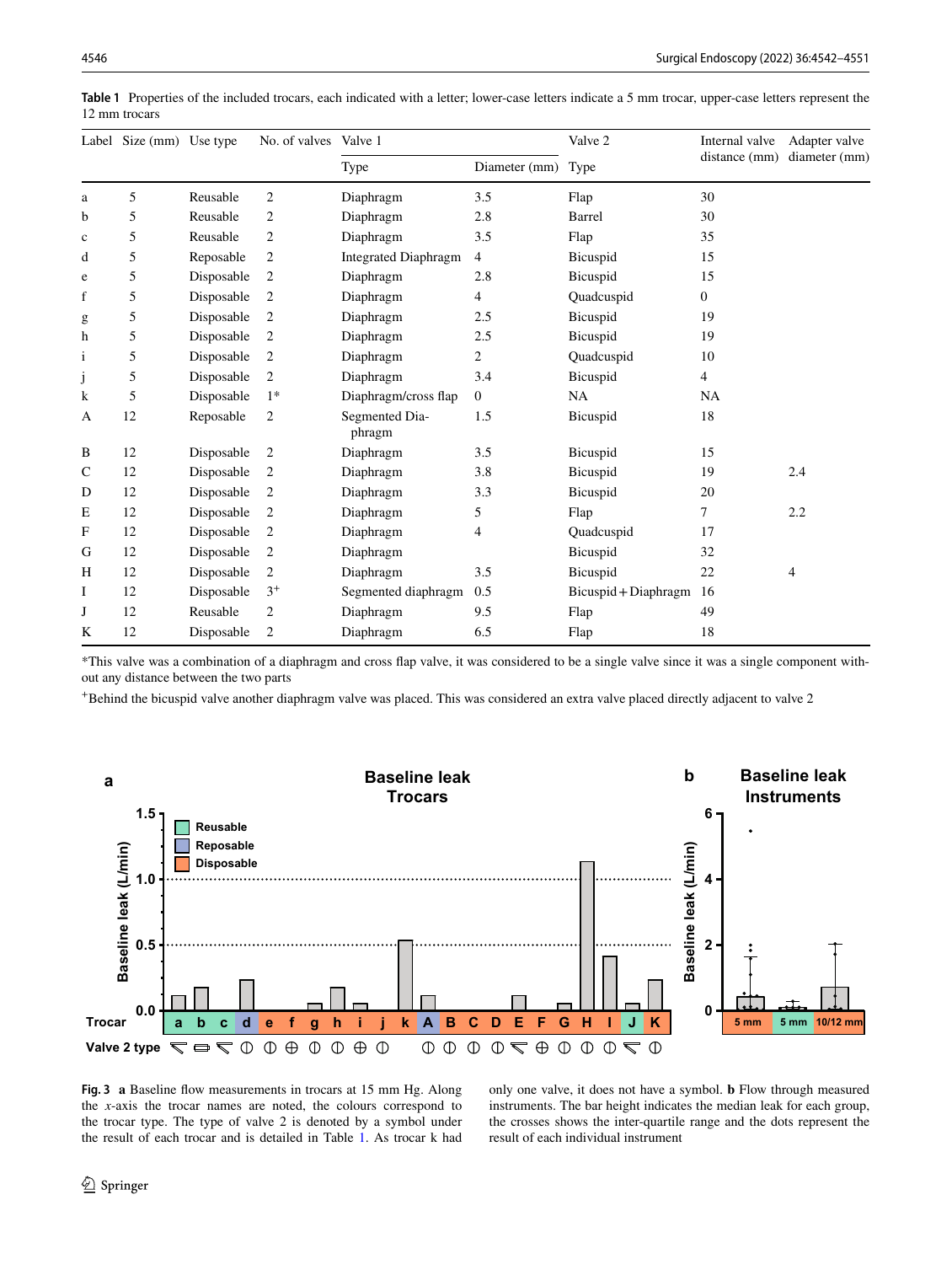### **Baseline leak**

The results of the baseline leak measurements for the trocars and instruments can be seen in Fig. [3.](#page-4-1) Figure [3a](#page-4-1) shows the measured leak in the individual trocars. The median leaks were 0.06 L/min with an interquartile range (IQR) of 0 to 0.18 and 0.06 L/min (IQR 0–0.24) for 5 and 12 mm trocars, respectively. In an empty trocar, valve 2 blocks the airfow through the trocar. Therefore, the results of this measurement are related to the performance of valve 2.

Figure [3b](#page-4-1) shows measured leak through instruments. The results were grouped by instrument size and reusability. The 5 mm disposable instruments had a median of 0.45 L/min  $( IQR 0.06-1.7)$ , the 5 mm reusables the median was  $0.11$ (IQR 0.07–0.16), 10/12 mm disposables had a median of 0.29 L/min (IQR 0.06–1.8). This meant that the 5 mm reusable instruments had the lowest median and IQR leak.

### **Manipulations**

Figure [4](#page-5-0) shows the leak through the trocar when the trocar is manipulated with a solid shaft. The results are stacked to show the leak results of each manipulation that is related to valve 1. In the fgure we see that there is a large variation in leak between trocars caused by diferent manipulations. Even within their respective groups, trocars difer in the amount of leakage caused by the individual manipulations.

# **Instrument insertion & valve distance**

In Fig. [5a](#page-6-0) the fow through the trocars during instrument insertion can be seen. Both the 5 mm and 12 mm trocars achieved varying results when tested with the 5 mm instrument. The 5 mm trocars with 5 mm instrument had a median of 11.3 L/min (IQR of 7.6–29.8), the 12 mm trocar with 5 mm instrument had a median of 10.1 L/min (IQR of 5.1–29.9), the 12 mm trocars with 12 mm instrument had a median of 31.3L/min (IQR 31.3–31.6). In the 12 mm trocars with 12 mm instrument group, the measurement results do not refect the actual leak as it was outside the saturation limit of the sensor.

Figure [5b](#page-6-0) shows a plot of the instrument insertion test, in which all trocars are divided into two groups: trocars with an inter-valve distance larger and shorter than the instrument tip. The fgure shows that the trocars with a larger inter-valve distance had a smaller variation in leakage, than trocars with a smaller distance between the valves.

# **Discussion**

The results of this study show the potential of gas leakage pathways through laparoscopic trocars and instruments. A wide range of leakages through trocars and instruments was found under varying conditions by utilising a protocol with



<span id="page-5-0"></span>**Fig. 4** Leak through trocar caused by diferent manipulations with a solid shaft. The symbols below the bars indicate the type of valve 1 that was used on each trocar. The shaft size, number of valves and adapter valve are indicated below the graph. Trocar I was equipped with a third valve. \*Single valve. \*Removable diaphragm 5 mm adapter valve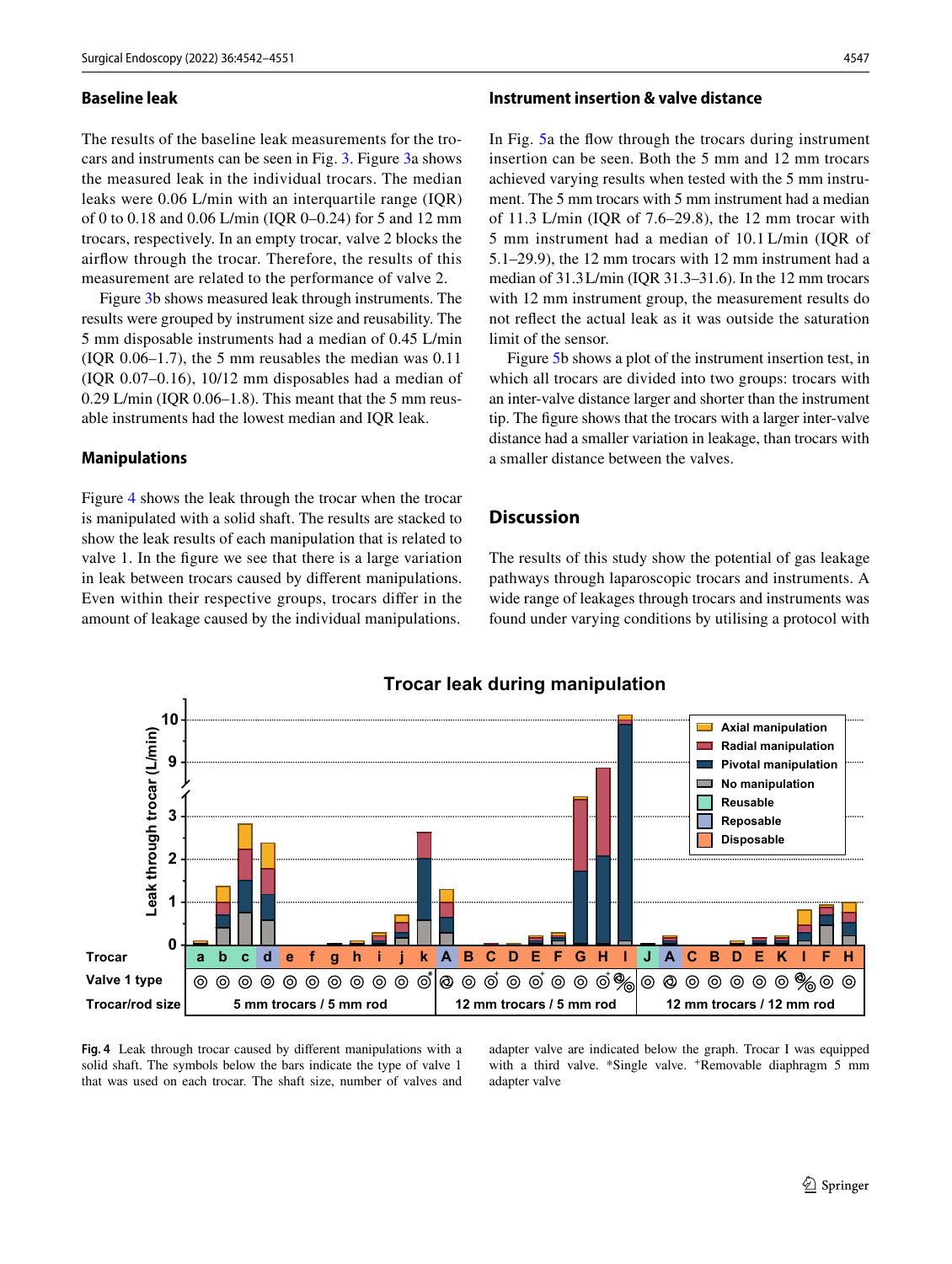

<span id="page-6-0"></span>**Fig. 5 a** Leak during instrument insertion trocars grouped per trocar size and used instrument size, median and inter-quartile range per group. **b** The efect of valve distance compared to the tool tip length of the surgical instrument, in this case longer or shorter than 28 mm. The height of the boxes is the median value, the whiskers represent the inter-quartile range and the crosses are each individual trocar

diferent interactions. These fndings show that the choice of equipment as well as the circumstances under which the equipment is used determine the exposure level of OR personnel.

### **Interpretation of results**

### **Baseline**

In trocars, valve 2 prevents gas from escaping the peritoneum. Therefore, the results of the baseline measurement are related to the properties of this valve. However, no clear relation was found between valve type and performance which becomes apparent when observing the large variance in performance of the most used valve: the bicuspid valve.

The median baseline leak of instruments is higher than that of trocars. The results do show a great variation within comparable instrument types. For example, a tenfold difference in leakage was measured between two 5 mm tissue sealing devices of diferent brands. The choice of instrument type and reusability has a large infuence on the total gas leakage, which becomes apparent when comparing the medians and IQR of the 5 mm instrument types. Between these categories, reusable 5 mm instruments perform better than the disposable 5 mm instruments. Upon inspection, the reusable 5 mm instruments were ftted with a rubber seal at the proximal end. Testing the efect of removing this seal could not be tested, yet this seal is expected to have prevented a large portion of the gas fow through the instrument. It is unclear why other manufacturers have not included similar measures for their disposable instruments.

#### **Manipulation**

Trocars that perform well during baseline measurements, do not always perform well during manipulation. During the largest portion of a surgical procedure, trocars will be manipulated by an inserted instrument. Therefore, the performance of trocars during surgical manipulation will signifcantly determine the overall performance in gas leakage of the trocars. The results in Fig. [4](#page-5-0) show the rate of leakage during each manipulation, which does not represent leakage during surgery.

There are several additional factors that need further research before the results can be used to predict actual leakage during surgery. Firstly, the frequency and duration of the manipulations during surgery is unknown. These are needed to determine the ratio at which the leakage during each respective manipulation occurs.

Secondly, the manipulations in this study were performed to their maximum efect. For instance, the pivotal manipulation was performed with external stabilisation such that the instrument insertion leakage was reached. In reality, the pivot angle of the trocar is limited by the compliance of the abdominal wall. Therefore, leakage caused by pivoting the trocar will be less during surgery than in this study and will depend on the mechanical properties of the trocar valves and the patient.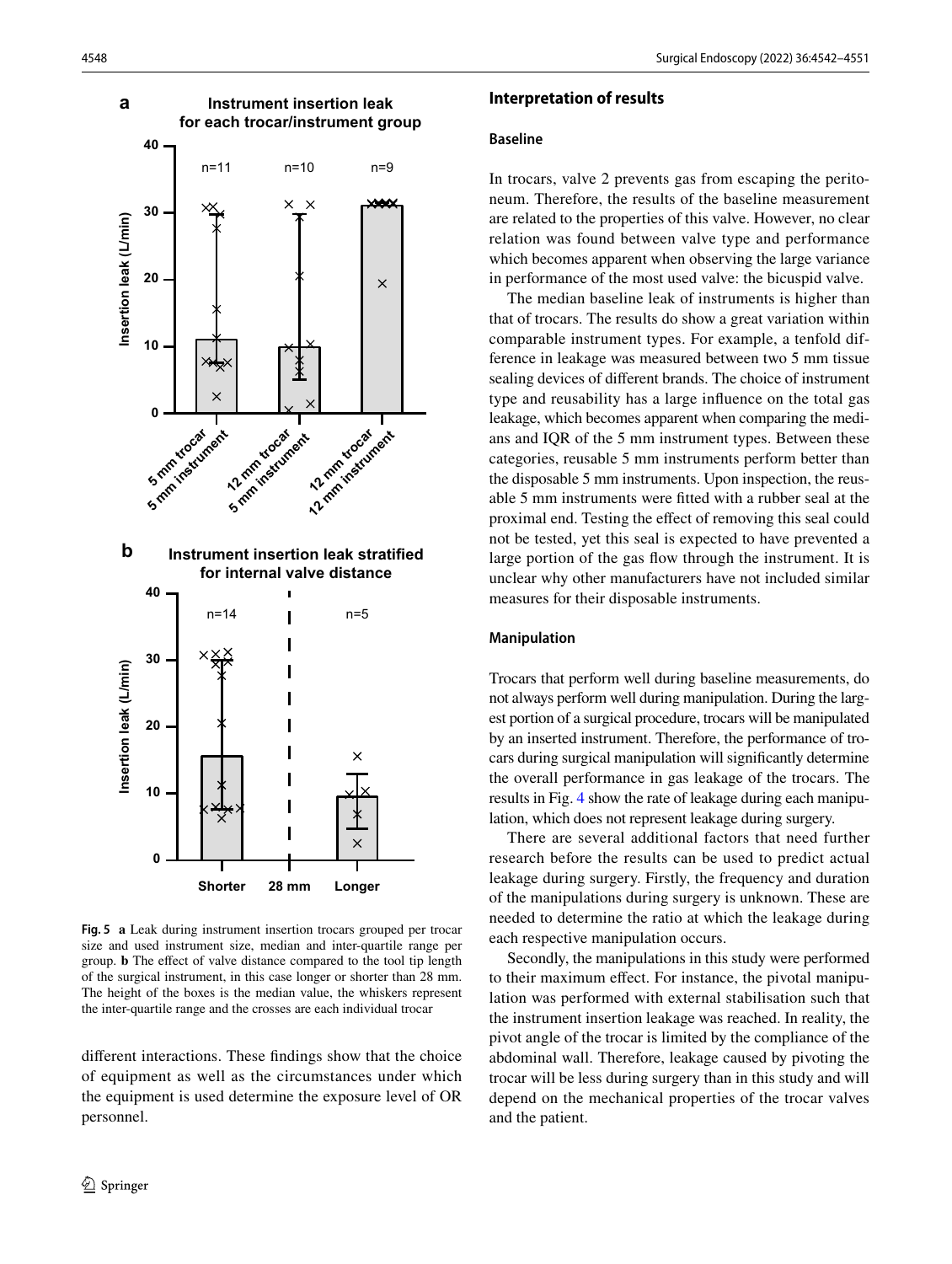Lastly, the steel rods used in this study were selected to match the marketed standard diameters of 5 and 12 mm instruments. In reality, these dimensions vary and could result in higher or lower leakages depending on the interaction between the trocar and instrument.

From the measurements it seems that the 12 mm trocars with 5 mm instruments maintain a less reliable seal when compared to 5 mm instruments in 5 mm ports, especially during pivotal and radial manipulation. Some 12 mm trocars are more successful in accommodating smaller size instruments than others. Several trocars have measures for this, such as trocar *C, E*, and *H*, yet the apparent measures, such as an adapting valve, do not guarantee a good seal, as can be seen in Fig. [4](#page-5-0). The additional valve in trocar *I*, does also not increase the performance under manipulations.

# **Insertion**

As seen in Fig. [5](#page-6-0), many of the trocars were susceptible to leaks during instrument insertion, especially in trocars that have a small inter-valve distance. The tip length of the 12 mm instrument was much larger than the inter-valve distance of the 12 mm trocars. Despite reaching the sensor saturation limit, Fig. [5a](#page-6-0) shows that none of the 12 mm trocars were able to successfully prevent leakage caused by the 12 mm instrument.

### **Limitations**

A total of 11 5-mm trocars were tested and 12 12-mm and 5/12-mm trocars were tested. Each trocar was tested once. The authors were aware that individual trocars might not always be representative for a larger sample. Even after careful inspection of trocars, defects might have gone unnoticed.

Not all trocar and instrument manufacturers were represented in this study. The authors were limited to the equipment that was provided, which could therefore be a source of bias. Because of the large variation in trocar valve types and geometries, it was not possible to directly show a statistical relation with the leakage results. For example, we cannot make claims of the performance of reusable over disposable trocars.

This study did not investigate the incision leak pathway and had only one sample of most trocars and instruments available. The results of this study should therefore not be considered as a recommendation of specifc trocars, but should provide information on the leak performance in relation to specifc design properties.

#### **Contamination and leakages**

The work by Stotz et al. [[1](#page-9-0)] describes the type and usage of instruments and trocars during a median of 103

gynaecological laparoscopic interventions. This data can be used to estimate leakage during a hypothetical intervention to add perspective to the individual measurement results of this study.

During the interventions, a four-trocar arrangement was used: one 12 mm trocar for the endoscope, two 5 mm trocars for 5 mm surgical instruments, and one 12 mm trocar used for 12 mm surgical instruments. On average 20 instrument changes take place per hour per trocar. The results of the instruments and trocars were used to extrapolate this data. The 25th and 75th percentiles are taken to indicate the spread in leak that was observed.

During surgery, the trocars had no instruments inserted for 16.4 min per hour. This situation was measured during the trocar baseline measurements and results in leakages of 0.2 L/hr and 8.8 L/hr for the 25% worst and 25% best performing trocars.

For 43.6 min per hour, an instrument was inserted into a trocar. When an instrument is inserted, gas escapes past the trocar valves and through the instrument. These were measured during the instrument baseline measurement, which showed that leakage through the instruments contributes most to the total leakage. Because more data is needed to incorporate each manipulation, only the 'no manipulation' condition is included in the calculation. Combining the leakage of the 25% best and 25% worst performing trocars (8.5 L/hr and 54.4 L/hr) and instruments (8.3 L/hr and 79.4 L/hr), results in 16.9 L/hr and 133.8 L/hr, respectively.

Each of the twenty times per hour the instruments are switched, there is an increase in leakage that was assumed to last one second. The level of increase was measured and presented in Fig. [5.](#page-6-0) For the two 5 mm and one 12 mm working trocars, the instrument switches contribute 15.5 L/hr and 29.7 L/hr for the 25% best and 25% worst performing trocars.

In total, the choice of equipment can result in a diference of 140 L/hr of escaping  $CO<sub>2</sub>$ . This example shows that a large variation can be expected between diferent combinations of trocars and instruments. The impact of this leakage on surgical safety is part of the ongoing debate on the risks of contaminated gas and air in the surgical environment.

Although large volumes of gas seem to have a large infuence on the exposure of OR staff to insufflation gas, the type of leakage is equally important. When inserting an instrument a small burst of gas leaks from the trocar. This higher speed might have more severe consequences for the safety of operating theatre personnel as it is released directly into the surgical workspace.

The OR ventilation system will have a major infuence on how long gas remains present in the surgical workspace. Operating room airflows are difficult to predict because of the dynamic nature of this workplace. Limiting  $CO<sub>2</sub>$  leakage at the source of the equipment, by means of a redesign, could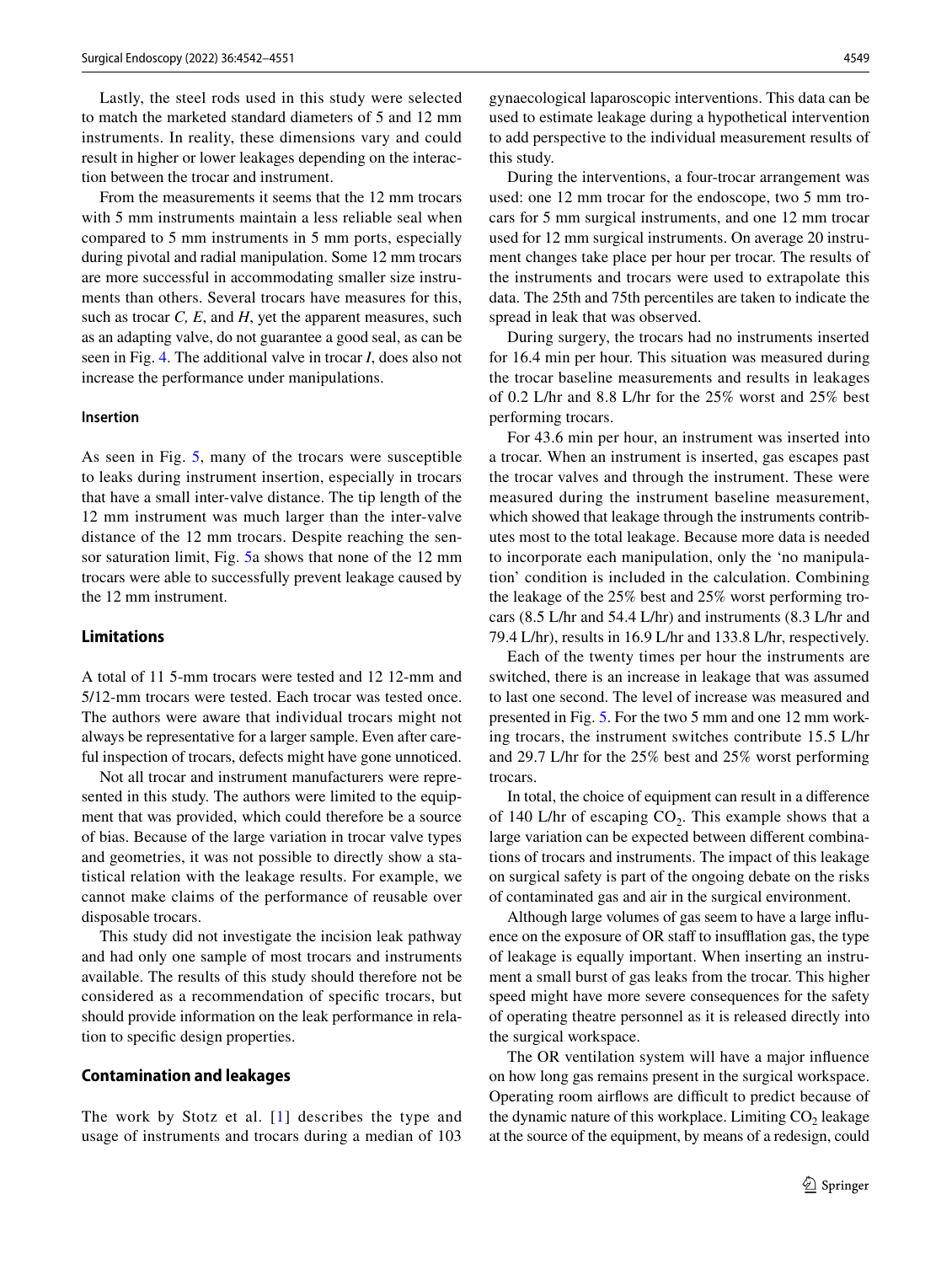be an alternative way to minimise exposure. The results of this study stress the importance of leak performance indicators for careful equipment selection.

# **Recommendations**

For healthcare personnel concerned about gas leakage, there is no method for choosing equipment based on leakage requirements, as manufacturers do not readily provide this information. Currently, there is no universal leakage testing standard for trocars and instruments, such a standard would allow comparison of leakage performance between manufacturers. Additionally, a standardized testing method could also detect equipment failures in reusable trocars after routine maintenance. Wear and damage to the valves during sterile reprocessing of equipment is easily overlooked. For example, two reusable trocars were excluded from the results because they showed much higher leakage during baseline testing. After close inspection, we discovered that the seals under the fap valve were torn or missing. Investigation of wear over time requires comparison of leak performance between multiple trocars of an identical brand and type to exclude the efect of individual samples.

Levels of exposure can be minimised in many ways. One safety measure to prevent insertion leakage that can easily be applied, is to pair instruments and trocars based on tip length and inter-valve distance. However, none of the 12 mm trocars had sufficient inter-valve distance to prevent leakage during instrument insertion. An adapted design with a large valve distance would be an option that substantially increases the size of the trocar. An alternative could be an adapter specifcally for use with large-tip instruments such as surgical staplers.

The experiments showed that none of the trocars were able to prevent leakage in all of the tests. More research is needed into the infuence of aspects such as: valve material, valve compliance or thickness, valve diameters and manufacturing methods. This can be used in the design process of trocars with improved gas leak performance.

# **Conclusion**

This study quantifed gas leaks of equipment in situations related to laparoscopic surgical settings. Not only the individual contribution of trocars and instruments was measured, also the efect of specifc trocar-instrument interactions was studied. The results show a large variation between trocars of the same size and type. Additionally, large diferences were observed between instruments of diferent types meant for the same functionality.

Peritoneal gas possibly carries harmful substances into the OR through the identifed leakage pathways. For surgical teams willing to select equipment based on their leak performance, it is difficult to make the selection based on geometric properties and appearance. Therefore, manufacturers should standardise reporting on the leakage performance and incorporate leakage in the design process of laparoscopic equipment.

**Acknowledgements** The authors like to thank all surgeons from the diferent European Association for Endoscopic Surgery (EAES) committees for their role as scientifc advisors and sending trocars and instruments for evaluation. The Technology Committee of the European Association for Endoscopic Surgery (EAES) is composed of: Luigi Boni, Fondazione IRCCS Ca' Granda, Ospedale Maggiore Policlinico, University of Milan, Italy. Dr. Ludovica Baldari MD, General Surgery, University of Milan, Italy. Thomas Carus, General, visceral and vascular surgery, Asklepios Westklinikum, Hamburg, Germany. Manish Chand, Welcome EPSRC Centre for Interventional and Surgical Sciences (WEISS) London. University College London Hospital, London, UK. Hans Fuchs, Department of Surgery, University of Cologne, Germany. Fanny Ficuciello, Università di Napoli Federico II, Napoli, Italy. Stefania Marconi, Department of Civil Engineering and Architecture, University of Pavia, Italy. George Mylonas, Humancentred Automation Robotics and Monitoring in Surgery (HARMS) Lab, Imperial College, London, UK. Young Woo Kim, National Cancer Center, Goyang, South Korea. Kiyokazu Nakajima, Department of Next Generation Endoscopic Intervention, Osaka; University Graduate School of Medicine, Osaka, Japan. Marlies Schijven, AMC—Academic Medical Centre, Amsterdam, The Netherlands. Pietro Valdastri, Institute of Robotics, Autonomous Systems and Sensing, School of Electronic and Electrical Engineering, University of Leeds, UK. Chen Sagiv, Co-CEO SagivTech Ltd, Raanana, Israel. Pietro Mascagni, Catholic University of the Sacred Heart, Rome, Italy & IHU-Strasbourg, University of Strasbourg, France. Piotr Myśliwiec, Department of General and Endocrine Surgery, Medical University of Bialystok Poland. Wanda Petz, Division of Digestive Surgery IEO (European Institute of Oncology) Milano, Italy. Francisco Sánchez-Margallo, JUMISC in Cáceres and Centre, University of Extremadura, Spain.

**Funding** This study was funded by the TU Delft Covid-19 Response Fund and the Covid-19 Fund of the European Association for Endoscopic Surgery (EAES).

### **Declarations**

**Disclosures** Mr Daniel Robertson, Mr Frank Sterke, Mr Willem van Weteringen, Dr Alberto Arezzo, Dr Yoav Mintz, Dr Felix Nickel and Dr Tim Horeman have no conficts of interest or fnancial ties to disclose.

**Open Access** This article is licensed under a Creative Commons Attribution 4.0 International License, which permits use, sharing, adaptation, distribution and reproduction in any medium or format, as long as you give appropriate credit to the original author(s) and the source, provide a link to the Creative Commons licence, and indicate if changes were made. The images or other third party material in this article are included in the article's Creative Commons licence, unless indicated otherwise in a credit line to the material. If material is not included in the article's Creative Commons licence and your intended use is not permitted by statutory regulation or exceeds the permitted use, you will need to obtain permission directly from the copyright holder. To view a copy of this licence, visit<http://creativecommons.org/licenses/by/4.0/>.